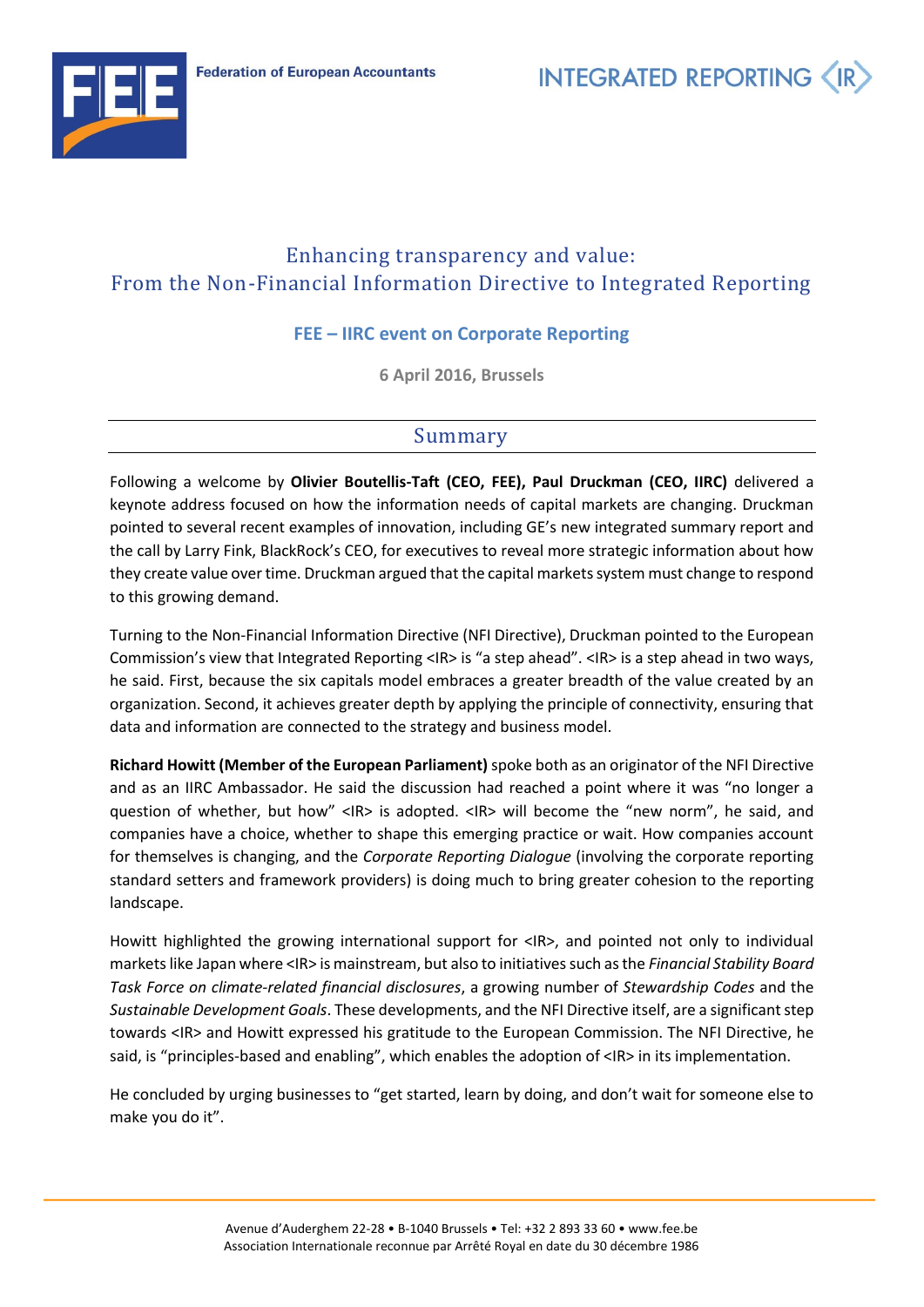**Erik Nooteboom (Head of Accounting and Financial Reporting, European Commission)** said that "the future is some kind of integrated report that will be referred to as corporate reporting". He spoke of corporate reporting catching the public's imagination, and it would play a big role in the Juncker Commission's proposals on tax transparency.

We are living through an era of electronic reporting with a much more sophisticated understanding of technology – consideration must be given to how these developments are relevant to <IR>. Is there an opportunity to make corporate reporting more efficient and focused? From the European Commission's perspective, the NFI Directive must be implemented and applied. Responses to the Commission's consultation will provide the basis for guidelines for the implementation of the NFI Directive.

Nooteboom reflected on the discomfort within the business community about the number of ad hoc initiatives in the corporate reporting field. He asked whether all these separate elements should be put together in one readable, understandable, and workable document. He suggested looking at corporate reporting over a 20-year time-frame and consider issues such as the accessibility of information.

He concluded by saying, "...personally, I think <IR> is a necessity, it is unavoidable and it will come" because it forces companies at board level to consider the messages they wish to convey to the outside world. In an age of transparency, this is essential.

**Mark Vaessen (Chair, FEE Corporate Reporting Policy Group)** provided insights on the current Federation's consultation on its paper *The Future of Corporate Reporting.* He linked the relevance of information to the relevance of the accountancy profession. Corporate reporting has a growing audience reflected in the needs of different stakeholders. He asked whether corporate reporting should serve the interests of a broader stakeholder constituency.

The Federation's discussion paper starts from the perspective of the information needs of capital markets. The paper introduces the concept of *CORE and MORE*. Vaessen said that the reputation of corporate reporting had suffered due to an excess of "clutter". The idea explored in the paper is that the key elements that drive the business should be explained in the *CORE* report, while the additional *MORE* information could be enabled by technology.

Vaessen asked how innovation in corporate reporting could be encouraged and said that technology could be a driver of change, providing greater access to information as well as enabling feedback from stakeholders. He made clear that the *CORE and MORE* concept was not intended to compete with <IR> and he described <IR> as "the most developed and promising initiative". <IR> could become the *CORE* report if it is done well, he said.

Vaessen concluded on his theme of encouraging experimentation in reporting. He said that the *Financial Reporting Lab* in the UK had been a good innovation, led by the *Financial Reporting Council*. He asked whether there would be merit in establishing a similar initiative at a European level.

**Jyoti Banerjee (Leader of IIRC Technology Initiative)** introduced the concept of integrated thinking - <IR>, he said, is "the outcome of a process of integrated thinking". The <IR> *Technology Initiative* is designed to explore whether technology can bring clarity to integrated thinking.

Banerjee said that long-termism is causing a change to the kind of information required by companies. The increasing visibility of non-financial information means that investors are making judgements based on other kinds of issues.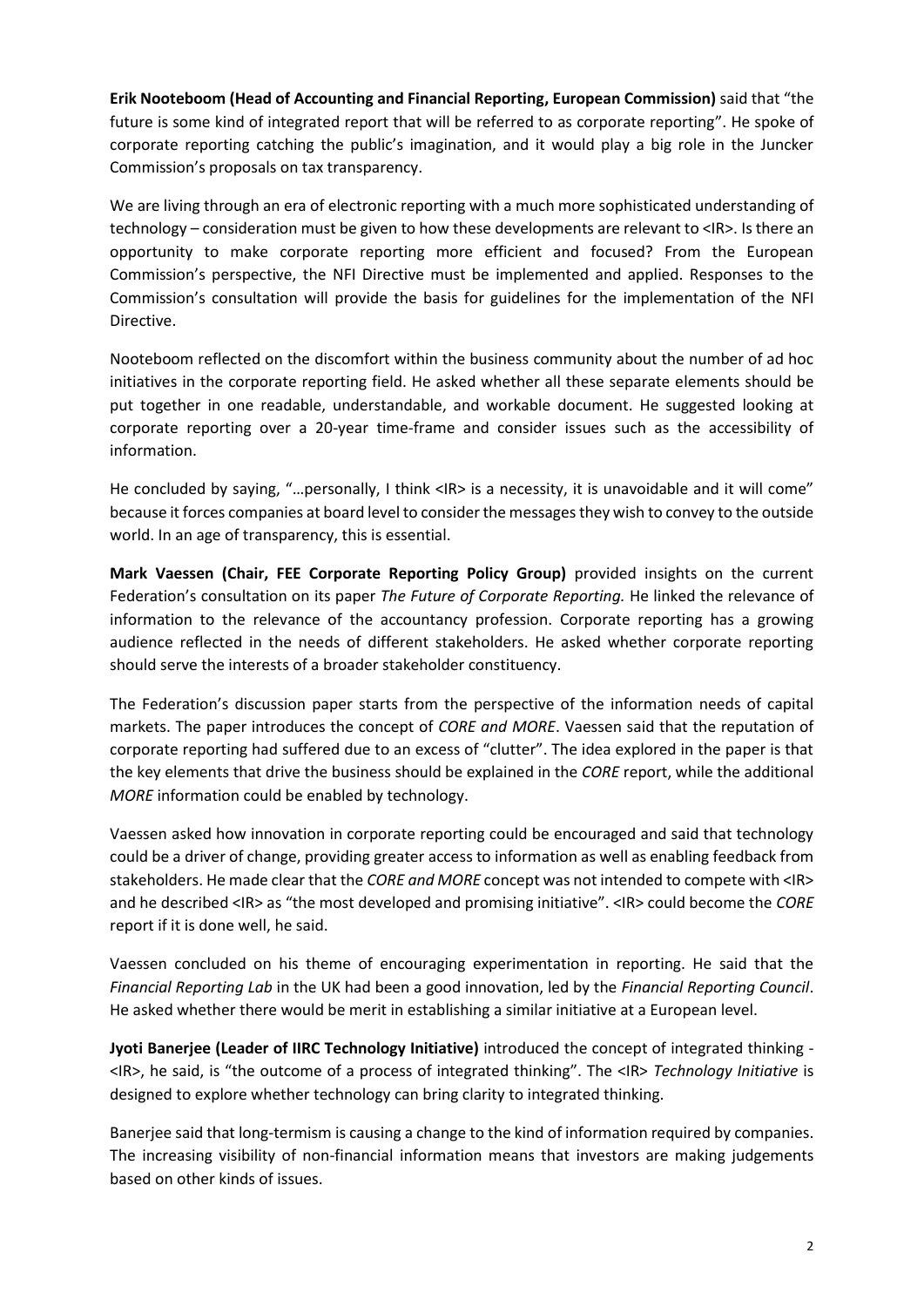We are also witnessing an exponential growth in the volume of data, with the Panama papers the latest example of transparency. We are also living through an era where disruptive business models are becoming the norm, for example in the banking sector, where non-banks are entering the sector. The problem is the CEOs lack access to the information they need. Data solutions are provided in silos creating a "messy environment". So the CFO toolkit to be released shortly by the <IR> *Technology Initiative* will equip CFOs with the questions they need to ask of Chief Information Officers: is our data stuck in silos? How do we harness the power of big data? Should we not be analysing our own information before others do?

Banerjee highlighted the example of Indra, a company that had demonstrated how integrated thinking had been embedded through the organization. The capitals introduce a new dimension. They help to abolish the notion of "non-financial information", because all the capitals are connected. It is this connectivity across the capitals that makes the difference. Frameworks are the enabler of this change, Banerjee concluded.

**Chris Zerlaut (Director, Solution Management, Sustainability Performance Management, SAP)** provided a practical case study, telling the story of SAP's evolution in corporate reporting from 2007 onwards, when the company produced its first sustainability report.

At first sustainability issues were managed in a silo, separate from the rest of the company. A change in CEO brought a new perspective and sustainability was integrated into the office of the CFO. It was at this point that SAP started on its <IR> journey. In SAP's case the evolution of the integrated report led to integrated thinking. Sustainability reporting was the benchmark, and it helped to explain the business culture as well as the confidence the business had in its future strategy. Then the company explored the financial impact, and developed the link through metrics and measurement.

SAP developed its integrated story KPI by KPI, starting with employee retention, developing a methodology for understanding the financial impact of employee retention. The business then looked at employee engagement, business health culture and carbon emissions, and found that a one per cent change in any of these KPIs had a significant financial impact. <IR> is, therefore, a framework for understanding the business better. It helps SAP to understand the financial impact of non-financial KPIs.

Zerlaut's advice to any business aspiring to practice <IR> is to learn how to write good business cases – the board will take an interest when you can connect the non-financial issues to financial performance.

**Massimo Romano (Head of Group Integrated Reporting, Generali)** spoke of his belief in integrated thinking. Generali had been a participant in the IIRC's Pilot Programme from 2011 onwards and had worked to improve their annual integrated report over that time, for example by leveraging infographics to provide a better understanding of the business to stakeholders.

Romano said that <IR> had led to greater simplification of the reporting suite, rationalising the way information is presented to the market. Generali has reduced the volume of interim reports, improving the effectiveness without losing any of the information to the market.

<IR> had also assisted in supporting improves internal communications. Romano described corporate reporting as a "puzzle", with lots of disconnected reports, and information in silos. <IR> helps to make sense of the puzzle, with the annual report now becoming the "core engine of corporate disclosure", explaining how the business uses its capitals to drive performance.